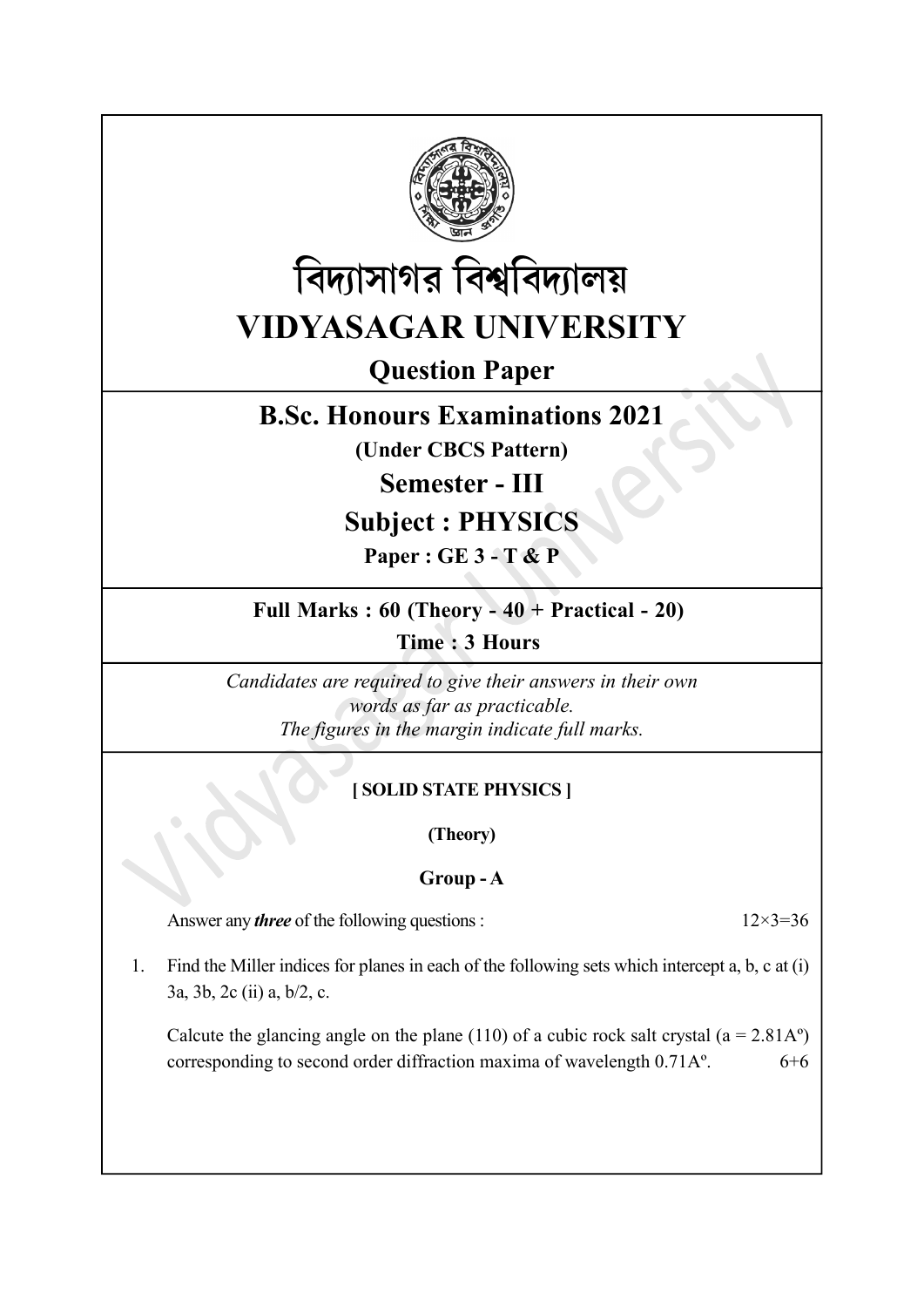2. What are Brillouin Zones? Discuss the formation of Brillouin Zones for a linear lattice.

Derive the Local Electric Field at an Atom. 6+6

3. Calculation the number of atoms per unit cell of the copper crystal with lattice constant  $a =$ 3.6 Angstrom, atomic weight of copper 63.6 and density of copper 8.86.

Show that the reciprocal lattice of bcc lattice is fcc lattice. 6+6

- 4. What is specific heat? What are the assumption of Einstein theory of specific heat? Derive the expression for specific heat using Einstein theory. What are the drawbacks of Einstein model of specific heat? 2+3+5+2
- 5. What do you mean by Type-II superconductor? What do you mean by critical temperature and critical magnetic field. Derive London's Equation. What is London's penetration depth? 3+3+5+1
- 6. (a) Deduce Bragg's law of diffraction.
	- (b) How you will measure lattice constant of a simple cubic lattice by Lau's method?

## Group - B

Answer any *two* of the following questions :  $2 \times 2 = 4$ 

- 7. What is the difference between Amorphous and Crystalline Materials.
- 8. Give the defination of Reciprocal Lattice.
- 9. What is Meissner Effect?
- 10. What is the difference between Type I and Type II Superconductors.

#### বঙ্গানুবাদ

#### বিভাগ-ক

নীচের যেকোনো **তি***নটি* **প্রশ্নে**র উত্তর দাও :

 $20 = 0 \times 52$ 

নিম্নলিখিত প্রতিটি তলের মিলার সূচক লেখো যারা  $\rm{a,\,b,\,c}$  বিন্দুতে ছেদিত হয়েছে।  $51$ 

6+6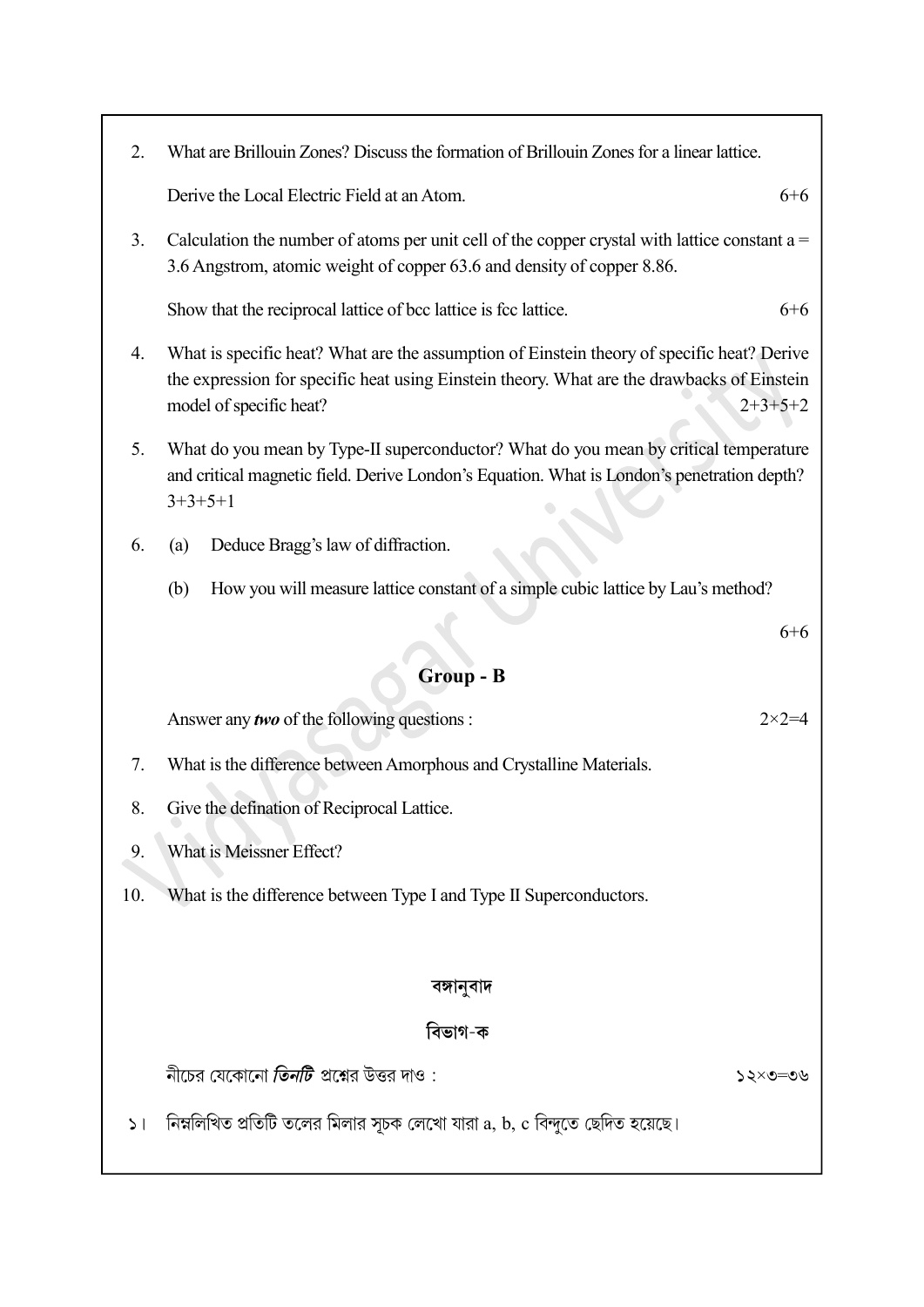(i) 3a, 3b, 2c (ii) a, b/2, c

 $0.71A<sup>o</sup>$  তরঙ্গ দৈর্ঘ্যের সর্বোচ্চ দ্বিতীয় পর্যায়ের বিবর্তনের জন্য কোনো ঘনকার Rock salt crystal কেলাসের (a = 2.81A°) 110 তলের glancing angle নির্ণয় করো।

২। Brillouin Zone কাকে বলে? রৈখিক কেলাসের ক্ষেত্রে কিভাবে Brillouin Zone গঠিত হয় আলোচনা করো।

কোনো পরমাণর স্থানীয় তডিৎক্ষেত্র কি ব্যাখ্যা করো।

৩। কপার কেলাসের প্রতি একক কোষে পরমাণুর সংখ্যা নির্ণয় করো।

 $\sigma$ পারের জাফরি ধ্রুবক  $a = 3.6A^{\circ}$ , কপারের পারমাণবিক ওজন =  $63.6$ , কপারের ঘনত্ব =  $8.86$ )

প্রমাণ করো বডি সেন্টারড কিউবিক (BCC) এর রেসিপ্রোকাল জাফরি হয় ফেস সেন্টারেড কিউবিক  $(FCC)$  +  $\vee$  +  $\vee$ 

- ৪। আপেক্ষিক তাপ কাকে বলে? আপেক্ষিক তাপের আইনস্টাইন তত্ত্বের অনুমানগুলি কি? আইনস্টাইন তত্ত্বের সাহায্যে আপেক্ষিক তাপের সূত্র বাহির করো। আপেক্ষিক তাপ সংক্রান্ত আইনস্টাইন মডেলের ক্ৰটিগুলি কি কি?  $5 + 2 + 2 + 5$
- ৫। টাইপ-II সুপারকন্ডাক্টার বলতে কি বোঝ? ক্রিটিক্যাল তাপমাত্রা এবং ক্রিটিক্যাল তাপমাত্রা কি? লন্ডনের সমীকরণ বাহির করো। লন্ডন ভেদন গভীরতা কি?  $2+2+0+0$
- ৬। (ক) কেলাসের ব্র্যাগের সূত্রের রাশিমালা নির্ণয় করো।
	- SC lattice + (খ)

#### বিভাগ-খ

নীচের যেকোনো *দটি* প্রশ্নের উত্তর দাও :

- অনিয়তকার (Amorphours) এবং নিয়তকার বা কেলাসিত কঠিন বস্তুর পার্থক্য লেখো।  $9<sub>1</sub>$
- পারস্পরিক জাফরি (Reciprocal) Lattice কাকে বলে?  $b<sub>1</sub>$
- Mcissner effect কাকে বলে?  $\geqslant$
- টাইপ I এবং টাইপ II অর্ধপরিবাহির পার্থকা লেখো।  $501$

 $\zeta \times \zeta = 8$ 

 $v + v$